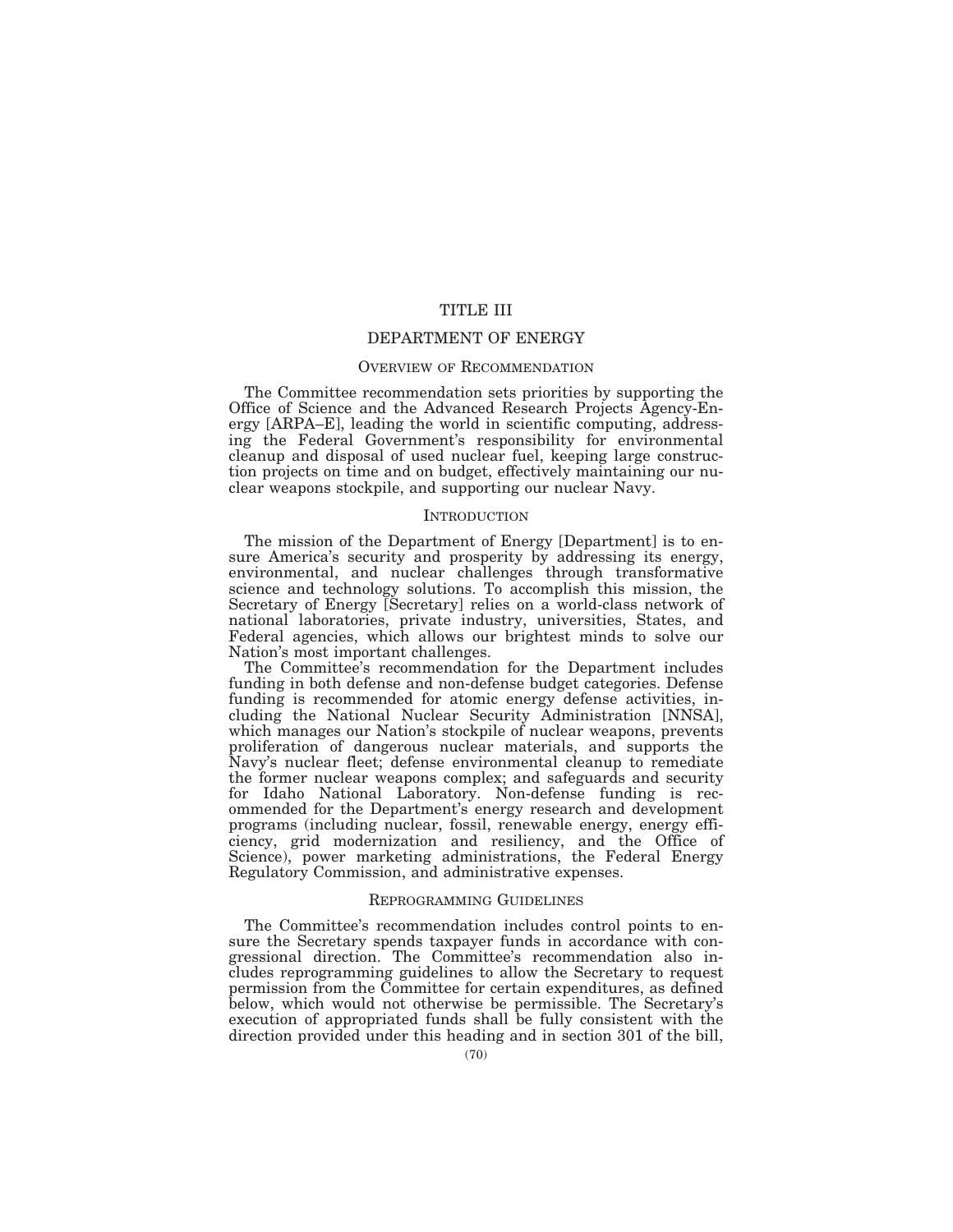unless the Committee includes separate guidelines for specific actions in the bill or report.

Prior to obligating any funds for an action defined below as a reprogramming, the Secretary shall notify and obtain approval of the Committees on Appropriations of both Houses of Congress. The Secretary shall submit a detailed reprogramming request in accordance with section 301 of the bill, which shall, at a minimum, justify the deviation from prior congressional direction and describe the proposed funding adjustments with specificity. The Secretary shall not, pending approval from the Committee, obligate any funds for the action described in the reprogramming proposal.

The Secretary is also directed to inform the Committees on Appropriations of both Houses of Congress promptly and fully when a change in program execution and funding is required during the fiscal year.

*Definition*.—A reprogramming includes:

- —the reallocation of funds from one activity to another within an appropriation;
- —any significant departure from a program, project, activity, or organization described in the agency's budget justification as presented to and approved by Congress;
- —for construction projects, the reallocation of funds from one construction project identified in the agency's budget justification to another project or a significant change in the scope of an approved project;
- —adoption of any reorganization proposal which includes moving prior appropriations between appropriations accounts; and
- —any reallocation of new or prior year budget authority, or prior year deobligations.

## SEXUAL HARRASSMENT

The Government Accountability Office [GAO] recently released a report on sexual harassment in NNSA's nuclear security forces. The Committee is encouraged that the Department and NNSA stated they welcome opportunities for continuous improvement, and that they agreed with the five recommendations in the report. The Committee also commends NNSA for broadening its focus to implementing the recommendations beyond the nuclear security forces to include all Federal employees and contractors across the NNSA enterprise. To better understand and document the Department and NNSA progress in implementing these recommendations, the Committee requests that the Department and NNSA brief the Armed Services and Appropriations Committees of both the House and Senate on the steps taken, progress made, and relevant findings in their efforts to implement the recommendations in the report. These briefings shall take place within 6 months of enactment of the act and every 6 months thereafter until GAO's recommendations are implemented.

## COVID–19 RESEARCH DELAYS

The Committee recognizes the potential impacts and delays in research caused by the effects of the COVID–19 pandemic. The Committee notes that the Department has taken some steps to engage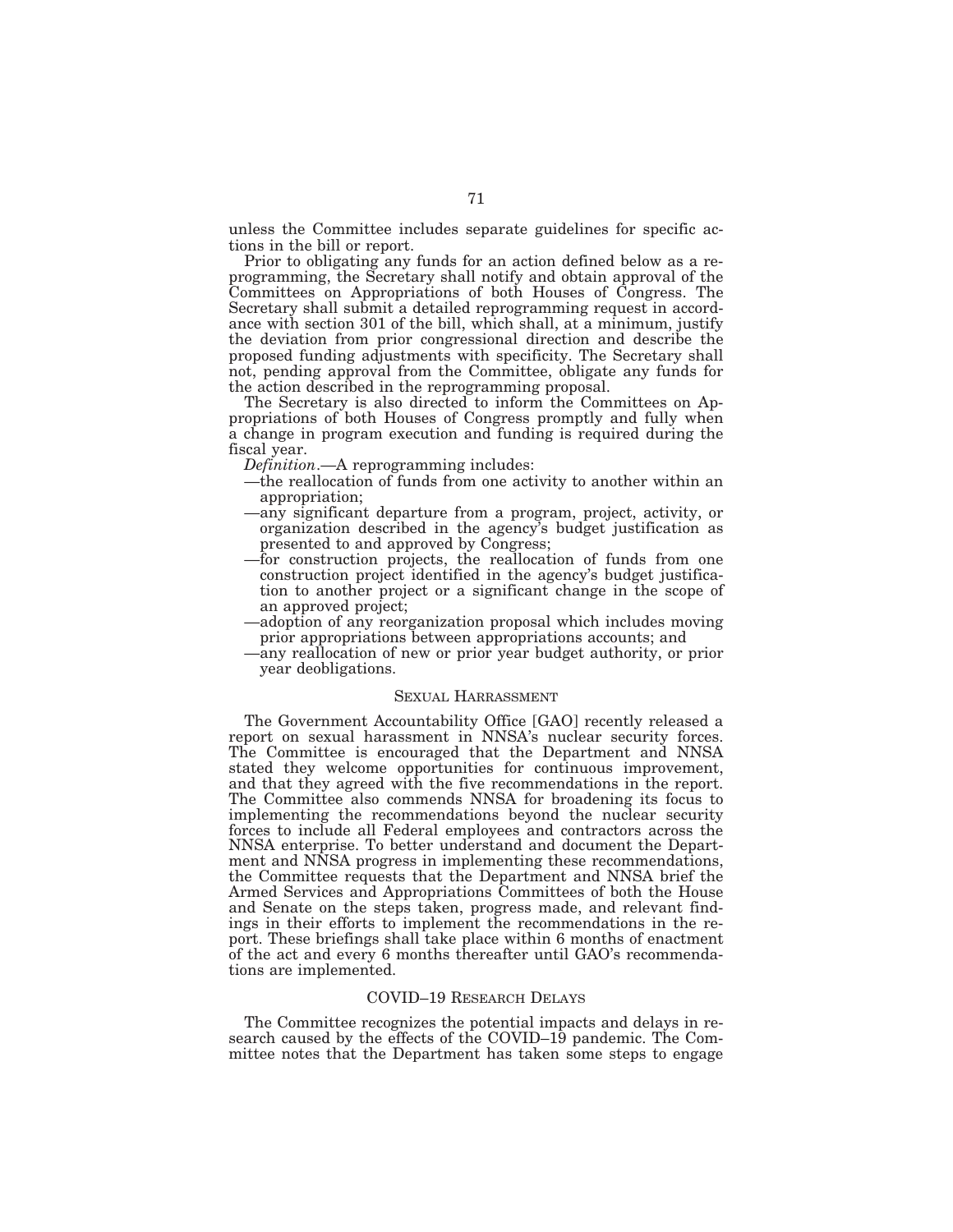scientific professional societies, universities and colleges, and other Federal agencies to obtain up to-date information on the impacts to institutions and research communities to help inform an open, transparent, and equitable response. However, the Committee is concerned that this response has been uneven across the Department. The Department is encouraged to consider these impacts within the resources available. The Department is directed to provide to the Committee not later than 60 days after enactment of this act a report that details the impacts of the COVID–19 pandemic on institutions and research communities. The report shall outline funding and costs associated with the impacts. Further, the Department is encouraged to include funding to address the impacts in future budget requests.

#### CROSSCUTTING INITIATIVES

*Grid Modernization*.—The Department is directed to continue the ongoing work among the national laboratories, industry, and universities to improve grid reliability and resiliency through the strategic goals of the Grid Modernization Initiative [GMI]. The Committee recognizes the accomplishments of over 200 partners from industry, academia, and state governments in these efforts. The Department shall brief the Committee not later than 90 days after enactment of this act on the revised GMI strategy, plans to reflect new decarbonization targets in strategy enhancements, the funding profiles, portfolio of funding opportunities, programmatic investments for the Initiative, and the roles and responsibilities of each participating program office. The Committee supports the Grid Modernization Laboratory Consortium [GMLC] and continued implementation of the Grid Multi-Year Program Plan [MYPP] to ensure coordination across all applied program offices, including the additions of the Offices of Cybersecurity, Energy Security, and Emergency Response [CESER]; Nuclear Energy [NE]; and Fossil Energy and Carbon Management [FECM] to the MYPP. The Committee directs the Department to continue its emphasis on national energy systems resilience within the context of administration goals in decarbonization of the power system and related infrastructures, such as transportation. This shall build on GMI/GMLC progress in advanced grid modeling and improved grid cyber resilience to address emerging national resilience challenges of the grid and related energy systems, planned investments in energy storage to improve grid flexibility and resilience, and advanced sensors and control paradigms that promise to improve energy system resilience of the grid of the future. The Committee recognizes the growing importance of training and workforce development to support grid modernization research and development, and the Committee directs the Department to develop a plan for a pipeline of students, graduates, and professors to sustain a robust grid modernization research, design, and operations capability over the long-term.

*Carbon Dioxide Removal*.—The fiscal year 2020 Act directed the Department to develop an implementation plan coordinated across FECM, Energy Efficiency and Renewable Energy [EERE], and the Office of Science. The Committee is still awaiting this plan and directs the Department to provide the plan immediately after enactment of this act. The Department is directed to include a break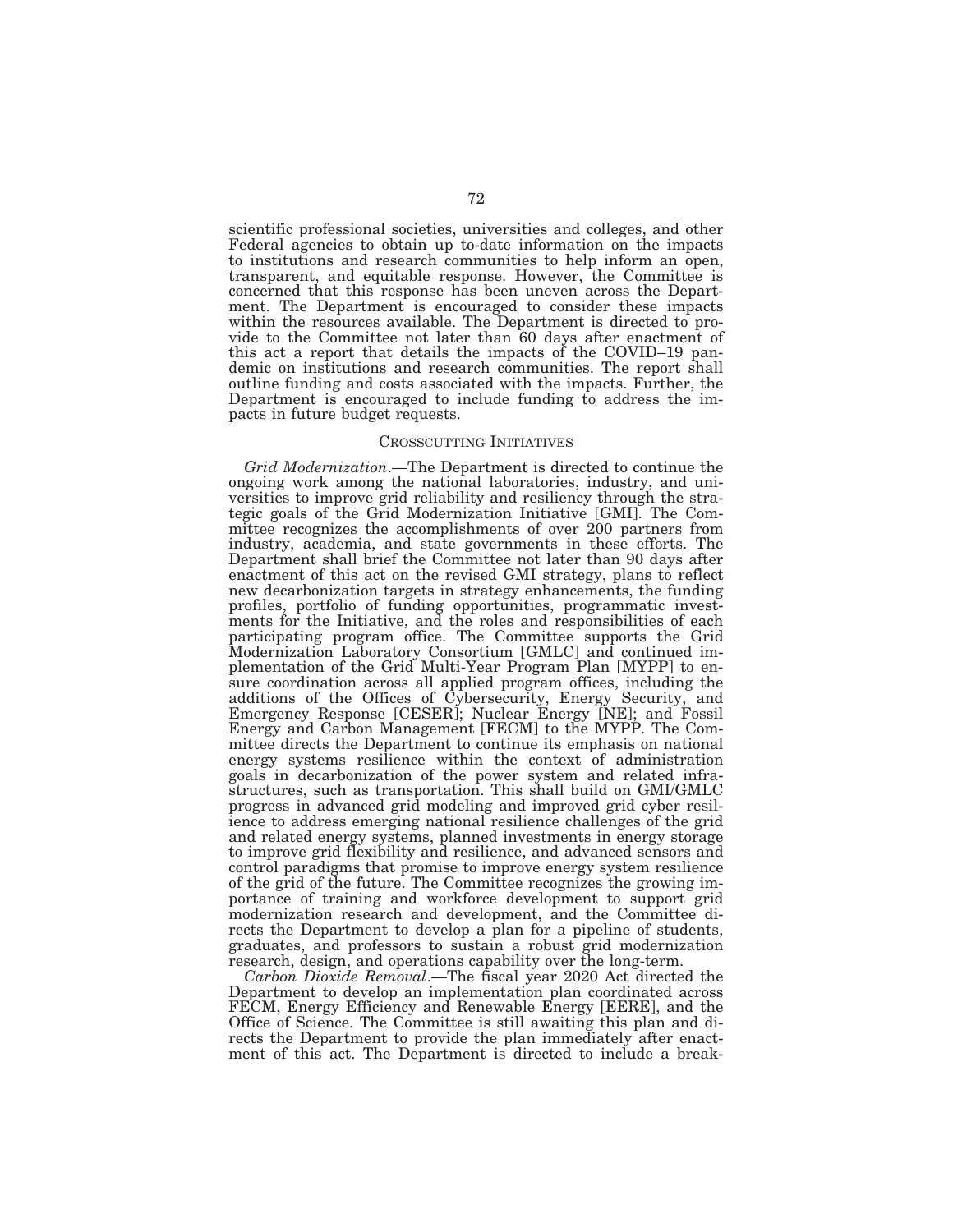down of the roles and responsibilities of each participating program office in the implementation plan. The Department is directed, pursuant to section 5001 and 5002 of the Energy Act of 2020, to establish the Carbon Dioxide Removal Program and Carbon Dioxide Removal Task Force to advance the development and commercialization of carbon dioxide removal, direct air capture, sequestration, and any other relevant technologies on a significant scale. The Department is directed to coordinate these activities among FECM, EERE, and the Office of Science. The Committee supports direct air capture prize competitions. The Department is directed to provide to the Committee not later than 30 days after enactment of this act the report required by section 5002 of the Energy Act of 2020.

The recommendation provides not less than \$120,000,000 for research, development, and demonstration of carbon dioxide removal technologies, including not less than \$20,000,000 from EERE, not less than \$50,000,000 from FECM, and not less than \$35,000,000 from the Office of Science. Within available funds for carbon dioxide removal, the recommendation provides not less than \$75,000,000 for direct air capture.

*Equity and Justice*.—The Committee supports the Department's continuing efforts and progress in implementing the Justice40 Initiative, Executive Order 13985, and Executive Order 14008. The Committee supports the Department's reforms toward addressing equity and justice issues within the U.S. energy system. In order to accelerate these reforms at the Department, the Committee directs the Department to survey its current programs, grant-making, policies, procedures, and rules to ensure that it is adequately meeting the clean energy, energy conservation, and energy efficiency needs of low-income, minority, and other marginalized communities. Further, the Department is encouraged to engage with communities impacted by climate change, air and water pollution, systemic racism and underinvestment, high energy costs, and economic inequality when conducting this survey. The Department is directed to provide to the Committee not later than 180 days after enactment of this act a report summarizing its efforts, including key findings, and a strategy to carry out the direction contained herein.

*Critical Minerals*.—The Committee supports the Department's coordination of critical minerals activities across the Department through the Critical Minerals Initiative. The recommendation provides not less than \$146,000,000 for research, development, demonstration, and commercialization activities on the development of alternatives to, recycling of, and efficient production and use of critical minerals, including not less than \$100,000,000 from EERE, not less than \$25,000,000 from FECM, and not less than \$17,000,000 from the Office of Science. The Department is encouraged to carry out these activities pursuant to sections 7001 and 7002 of the Energy Act of 2020.

*Industrial Decarbonization*.—Nearly 30 percent of greenhouse gas emissions come from hard-to-reduce industrial sources, including heavy road and rail transport, shipping, aviation, chemical production, steel and cement production, and heat production. To make progress on climate change, it is necessary to reduce emis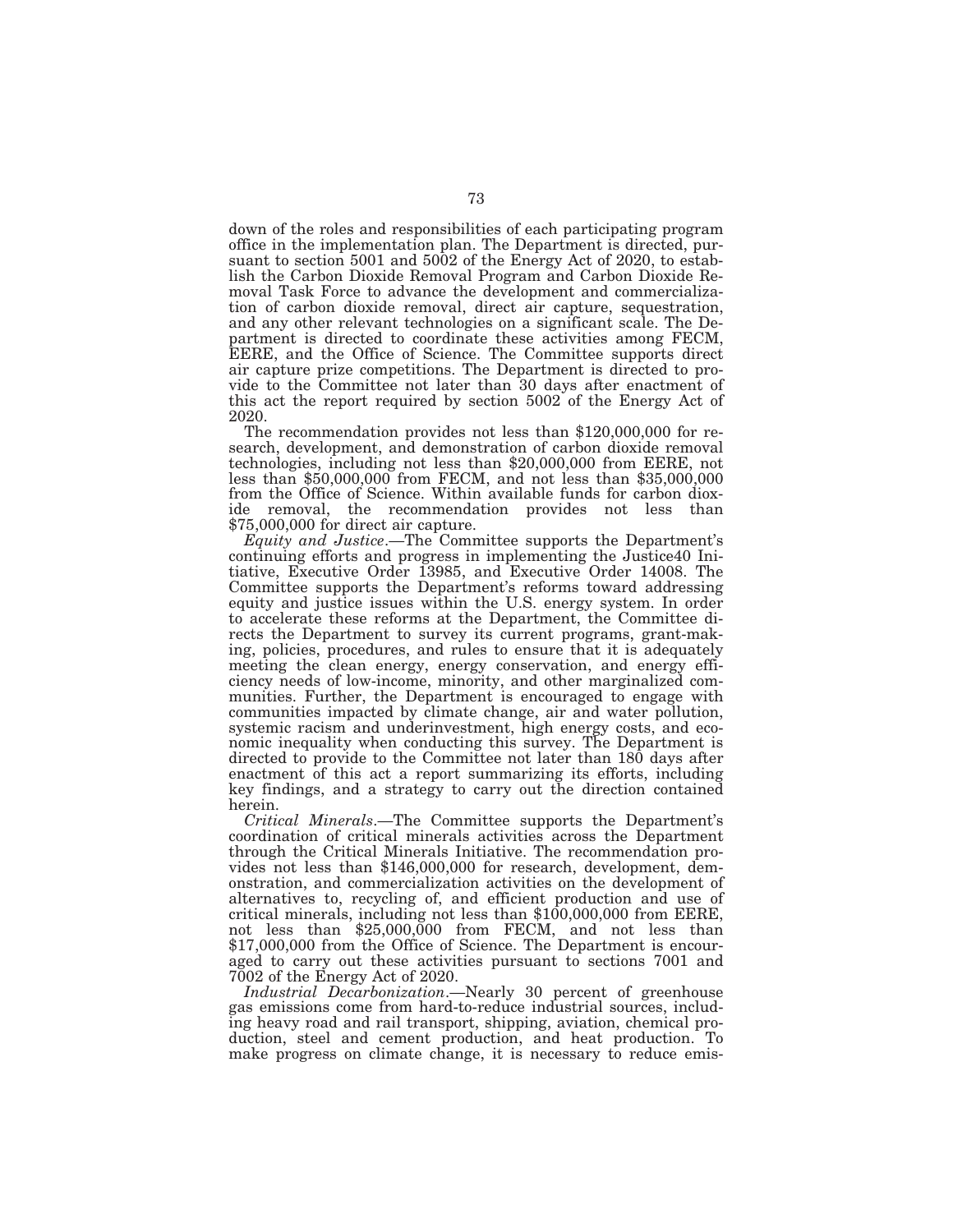sions in this sector. The Committee supports the Department's efforts, aligned with Title VI of the Energy Act of 2020, to foster innovations and enable scale up of cost-competitive, low-emissions technologies. Further, the Committee encourages the Department to establish an Office of Industrial Emissions Reduction Technology Development Program as required by the Energy Act of 2020 to support coordinating research, developing and demonstrating technologies, and providing commercial applications of technologies that achieve significant emissions reductions in the industrial sectors.

The recommendation provides not less than \$520,000,000 for industrial decarbonization activities, including not less than \$250,000,000 from EERE, not less than \$250,000,000 from FECM, and not less than \$20,000,000 from the Office of Science. The funds provided are for research, development, and demonstration of technologies to strengthen the competitiveness of America's industrial sector, including low-carbon feedstocks, clean heat alternatives, industrial carbon capture and removal, and electrification. Not less than \$25,000,000 is provided for low-carbon feedstocks in the steel, cement, concrete, and other heavy industrial sectors. In addition, not less than \$25,000,000 is provided for clean heat alternatives for industrial processes.

Further, the Committee supports the continuation of the Department's existing Cooperative Agreements to develop cost sharing partnerships to conduct basic, fundamental, and applied research that assist industry in developing, deploying, and commercializing efficient, low-carbon, nonpolluting energy technologies that could compete effectively in meeting requirements for clean fuels, chemical feedstocks, electricity, and water resources.

*Energy Storage*.—The Committee supports the Department's ongoing efforts for the Energy Storage Grand Challenge [ESGC] initiative, as well as cost-shared demonstrations of energy storage technologies. The ESGC builds on the Department's prior research and development efforts in storage and will align Energy Storage research and development efforts to focus on technical, regulatory, and market issues necessary to achieve the technology goals. The Department is directed to continue to provide the Committee periodic updates on the ESGC and make publically available a crosscutting research and development road-map through 2030 to illustrate the ESGC's goals. This road-map shall be focused on reducing costs and improving the performance of a diverse set of grid-scale storage technologies to meet industry needs, improve reliability and environmental performance of the electricity grid, and reduce greenhouse gas emissions.

The Committee recognizes that energy storage will play a vital role in integrating new energy sources while strengthening grid reliability and resilience. Energy storage systems are fuel neutral and help generation connected to the grid become more efficient, productive, and competitive. The Department is directed to carry out these activities in accordance with sections 3201 and 3202 of the Energy Act of 2020. The Department is directed to support long-duration joint demonstration projects with the Department of Defense and grants for rural utilities to build microgrids for resiliency. The Department is directed to support competitive pilot dem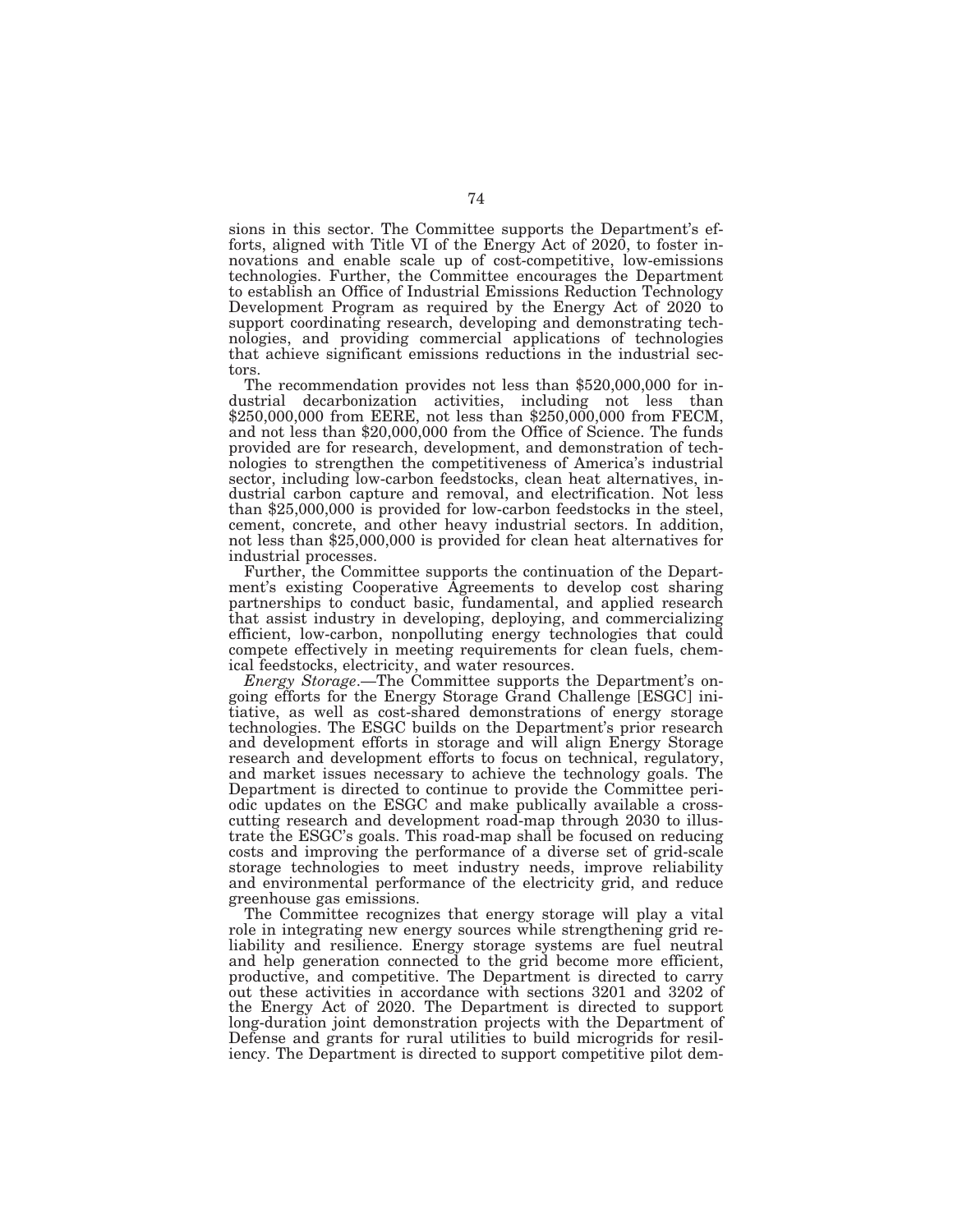onstration grants, as authorized in section 3201 of the Energy Act of 2020, for energy storage projects that are wholly U.S.-made,

sourced, and supplied.<br>The recommendation provides not less than \$460,000,000 for en-<br>ergy storage, including not less than \$347,000,000 from EERE, not less than \$80,000,000 from OE, not less than \$5,000,000 from FECM, not less than \$4,000,000 from NE, and not less than \$24,000,000 from the Office of Science.

*Arctic Energy Office*.—The Committee supports the promotion of research, development, and deployment of electric power technology that is cost-effective and well-suited to meet the needs of rural and remote regions of the United States, especially where permafrost is present or located nearby. The Committee encourages the Arctic Energy Office [AEO] to continue to bring together assets from across the Department to work together in collaborative and innovative ways to meet the energy, science, and national security needs of the United States and its allies in the Arctic. Further, the AEO is encouraged to lead cross-cutting operations in the Arctic with a mission to tackle the energy, science, and national security challenges of the 21st Century. Alaska is home to some of the highest energy costs in the nation, making diverse research, development, and deployment opportunities more cost-effective to meet the needs of rural and remote regions of the United States. There are also a wide variety of energy resources and technologies, both traditional and innovative, available in Alaska, including more than 200 microgrids.

*Hydrogen Energy and Fuel Cell Coordination*.—The Committee directs that the Department coordinates its efforts in hydrogen energy and fuel cell technologies across its various departments and offices in order to maximize the effectiveness of investments in hydrogen-related activities. This coordination shall include EERE, FECM, NE, OE, the Office of Science, and ARPA–E.

*Unmanned Aircraft*.—The Committee encourages the Department to test the effectiveness of Counter-Unmanned Aircraft Systems technologies to protect critical Departmental assets.

## ENERGY PROGRAMS

## ENERGY EFFICIENCY AND RENEWABLE ENERGY

| \$2,861,760,000 |
|-----------------|
| 4.732,000,000   |
| 3.896.971.000   |

The Committee recommends \$3,896,971,000 for Energy Efficiency and Renewable Energy. Within available funds, the Committee recommends \$220,000,000 for program direction.

The Department is directed throughout all of its programs to maintain a balanced portfolio of early-, mid-, and late-stage research, development, demonstration, deployment and other market transformation activities that will deliver innovative energy technologies, practices, and information to American consumers and industry. While Federal investment plays a greater role in early stage research, the portfolio must be balanced by being inclusive of Federal investment in mid-to-late research activities, including field evaluation of early-stage technology to provide testing and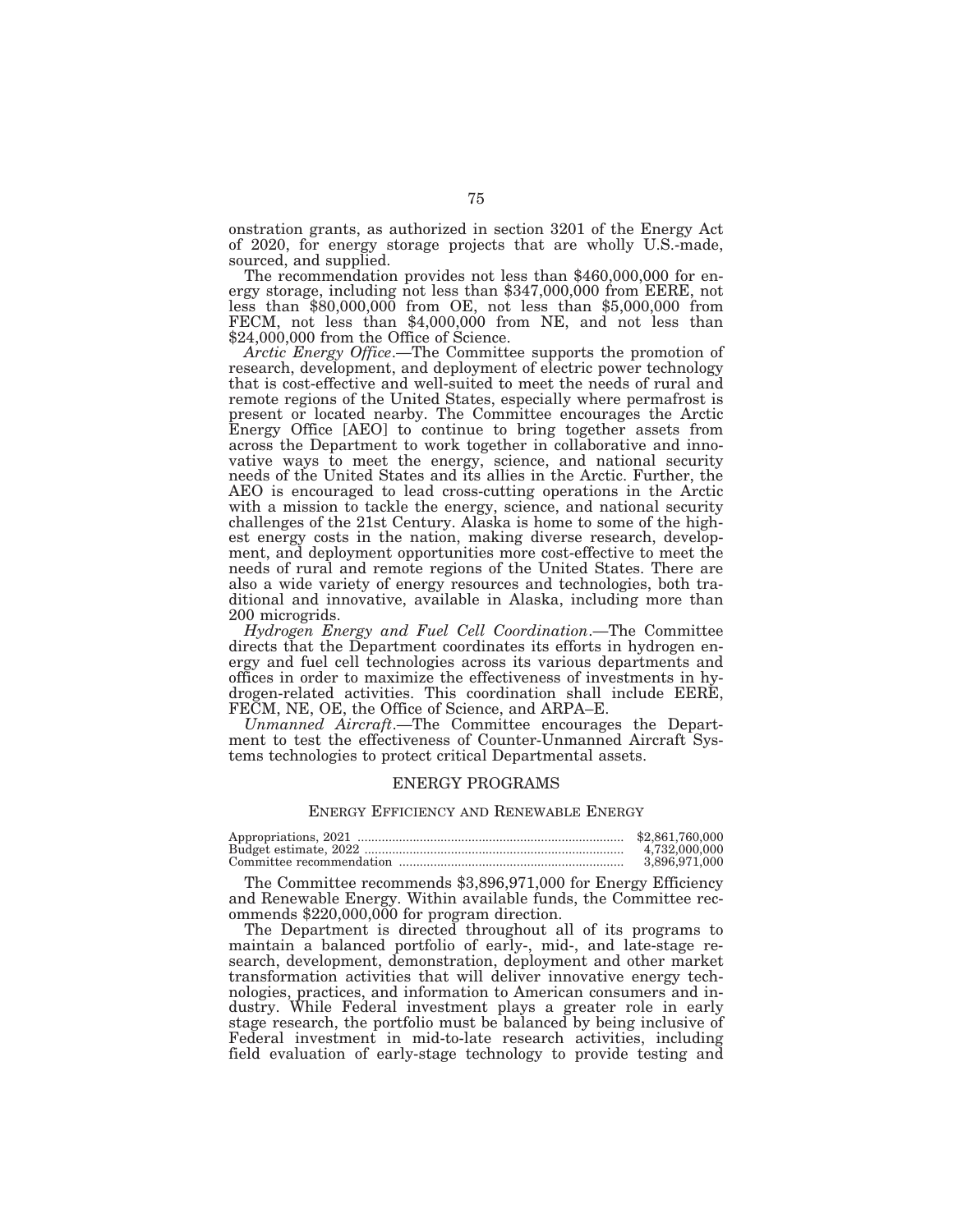the cylinders have been treated and encourages the Department to prioritize getting the processing lines running at both sites.

*Small Sites*.—The Committee recommends \$124,340,000 for Small Sites. Within available funds, the Committee recommends \$21,340,000 for the Energy Technology Engineering Center, \$11,000,000 for Idaho National Laboratory, \$67,000,000 for Moab, \$5,000,000 to continue work at Lawrence Berkeley National Laboratory, and \$20,000,000 for excess Office of Science facilities.

#### URANIUM ENRICHMENT DECONTAMINATION AND DECOMMISSIONING FUND

| \$841,000,000 |
|---------------|
| 831.340.000   |
| 860,000,000   |

The Committee recommends \$860,000,000 for activities funded from the Uranium Enrichment Decontamination and Decommissioning Fund. The Committee understands that cleanup at the Oak Ridge East Tennessee Technology Park is estimated to be completed by 2027. However, cleanup at Portsmouth is estimated to be done between 2039 and 2045. Further, Paducah cleanup is estimated to be completed between 2065 and 2070. These date estimates are based upon the recent funding profiles for the two sites. Significant life-cycle cost-savings would occur with greater funding up front. In future budget requests, the Department is encouraged to seek funding that will bring forward the completion dates for Portsmouth and Paducah.

The Department shall not barter, transfer, or sell uranium during fiscal year 2022 to generate additional funding for Portsmouth cleanup that is in excess of the amount of funding recommended.

#### **SCIENCE**

| 7.440.000.000 |
|---------------|
| 7.490.000.000 |
|               |

1 \$2,300,000,000 of this total was designated as emergency funding in fiscal year 2021.

The Committee recommends \$7,490,000,000 for Science. The recommendation includes \$202,000,000 for program direction.

Additional direction related to Department-wide crosscutting initiatives is provided under the heading Crosscutting Initiatives in front matter for the Department of Energy.

*Quantum Information Science*.—The Committee supports the Office of Science's coordinated and focused research program in quantum information science to support the Department's science, energy, and national security missions, as authorized in sections 401 and 402 of Public Law 115–368, the National Quantum Initiative. This industry promises to yield revolutionary new approaches to computing, sensing, communication, data security, and metrology, as well as our understanding of the universe, and accordingly, the Committee recommends not less than \$245,000,000 for quantum information science, including not less than \$120,000,000 toward activities authorized under Section 401 of the National Quantum Initiative and \$125,000,000 towards activities authorized the National Quantum Information Science Research Centers in Section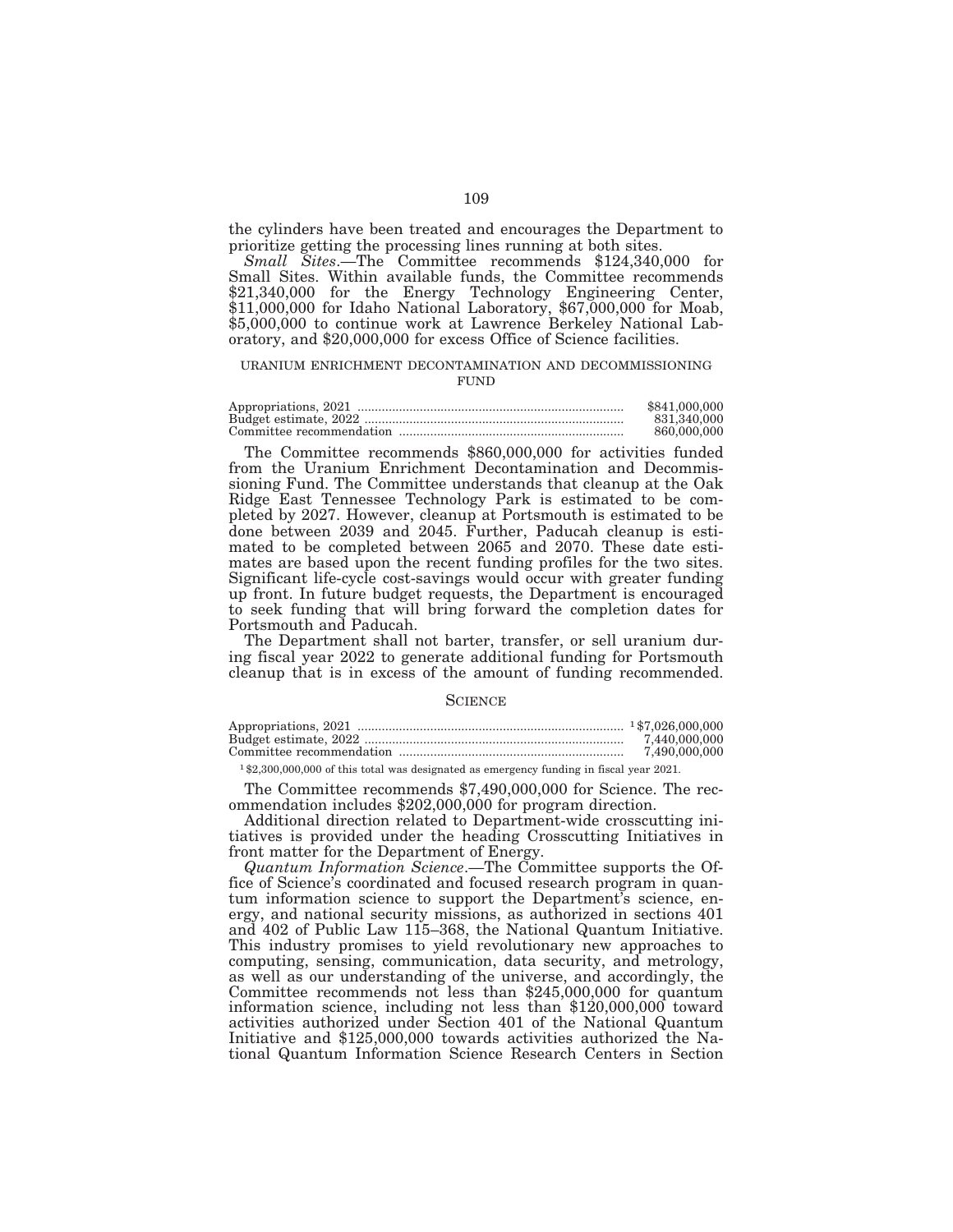402 of the National Quantum Initiative. Within available funding, the Committee encourages the Department to support a quantum internet and communications research program consistent with the Department's "America's Blueprint for the Quantum Internet" strategy. The Department is directed to continue its coordination efforts with the National Science Foundation, other Federal agencies, private sector stakeholders, and the user community to promote researcher access to quantum systems, enhance the U.S. quantum research enterprise, develop the U.S. quantum computing industry, and educate the future quantum computing workforce.

*Artificial Intelligence and Machine Learning*.—The Committee recommends not less than \$120,000,000 for Artificial Intelligence and Machine Learning across the Office of Science Programs. As the stewards of the leadership computing facilities, the Committee expects Advanced Scientific Computing Research to take a lead role in the Department's artificial intelligence and machine learning activities. The Committee appreciates the Department's focus on the development of foundational artificial intelligence and machine learning capabilities, and directs the Office of Science to apply those capabilities to the Office of Science's mission with a focus on accelerating scientific discovery in its Scientific User Facilities and large experiments.

*Reaching a New Energy Sciences Workforce*.—The Committee supports the new Reaching a New Energy Sciences Workforce initiative for targeted efforts to increase participation and retention of underrepresented groups in the Office of Science's research activities. The Committee encourages the Department to continue funding to support research and development needs of graduate and post-graduate science programs at HBCUs and minority serving institutions. The Department is directed to provide to the Committee not later than 90 days after enactment of this act and yearly thereafter briefings on implementation of this program.

*Lawrence Awards*.—Within available funding, the Department is directed to award up to 10 Lawrence Awards with an honorarium of no less than \$20,000 per awardee.

## ADVANCED SCIENTIFIC COMPUTING RESEARCH

The Committee recommends \$1,040,000,000 for Advanced Scientific Computing Research [ASCR].

The Committee strongly supports ASCR's leadership in emerging areas relevant to the Department's mission, including artificial intelligence and quantum information science. The Committee commends ASCR's pursuit of machine learning tools for scientific applications and its support for the development of algorithms for future deployable quantum computers. The Committee recognizes that a robust research program in applied and computational mathematics and computer science will be critical to continued progress in these areas and is supportive of the Department's efforts to prioritize these programs.

The Committee recommends \$129,000,000 for the Exascale Computing Project. In addition, the Committee recommends \$250,000,000 for the Oak Ridge Leadership Computing Facility, \$160,000,000 for the Argonne Leadership Computing Facility,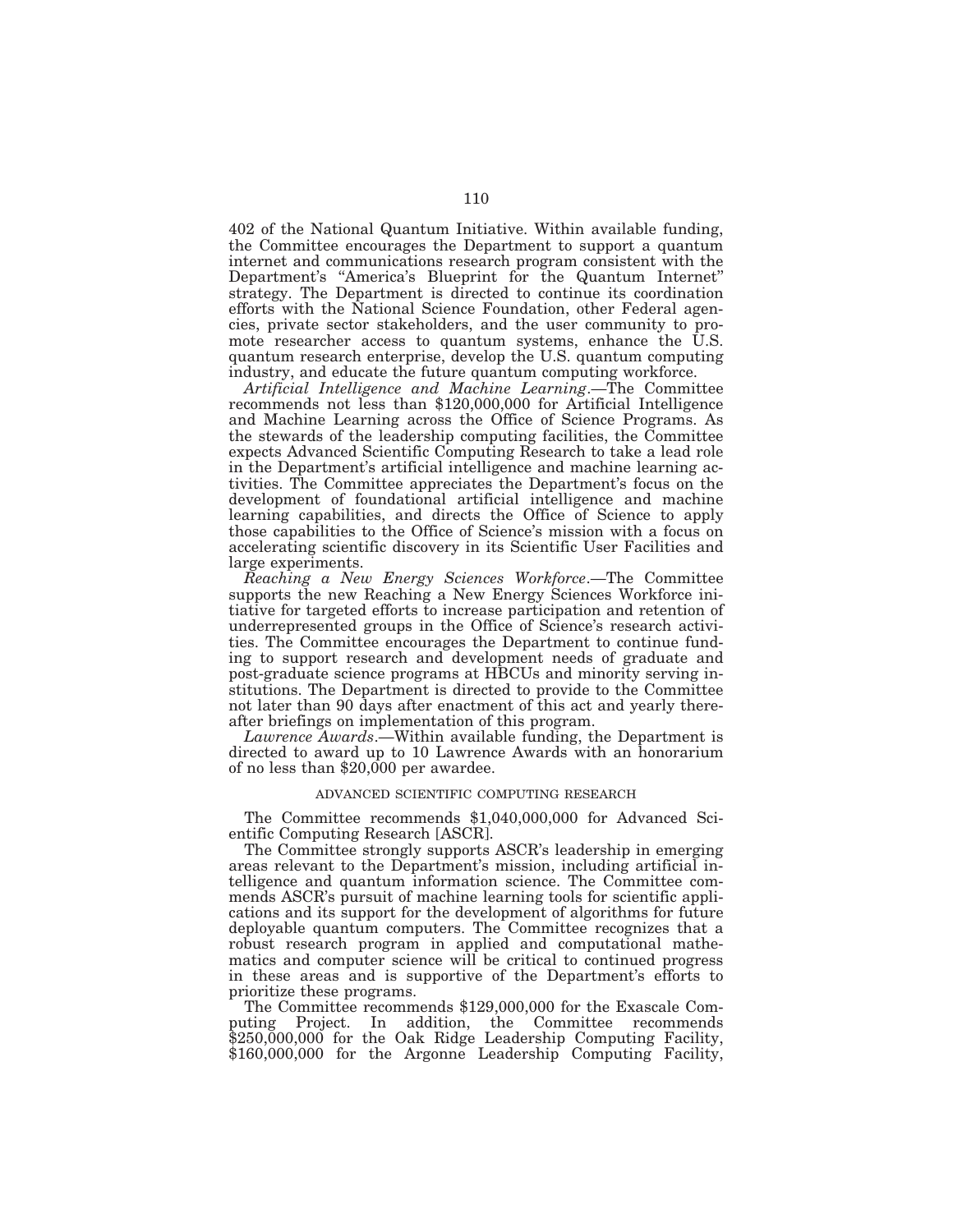\$130,000,000 for the National Energy Research Scientific Computing Center, and \$93,926,000 for ESnet.

Maintaining international leadership in high performance computing requires a long term and sustained commitment to basic research in computing and computational sciences, including applied math, software development, networking science, and computing competency among scientific fields. The Committee recommends not less than \$270,000,000 for Mathematical, Computational, and Computer Sciences Research. Further, the Committee supports the computational sciences workforce programs and recommends not less than \$20,000,000 for the Computational Science Graduate Fellowship.

## BASIC ENERGY SCIENCES

The Committee recommends \$2,323,000,000 for Basic Energy Sciences [BES].

The Committee continues to support the EPSCoR program and its goals of broadening participation in sustainable and competitive basic energy research in eligible jurisdictions. The Committee recommends \$25,000,000 for EPSCoR and directs the Department to continue annual or at minimum, biennial implementation grant solicitations.

The Committee recommends \$538,000,000 to provide for operations at the five BES light sources and \$293,000,000 for the highflux neutron sources. The Committee recommends not less than \$130,000,000 for the Energy Frontier Research Centers to continue multi-disciplinary, fundamental research needed to address scientific grand challenges. The Committee recommends not less than \$142,000,000 for operations at the five BES Nanoscale Science Research Centers and to adequately invest in the recapitalization of key instruments and infrastructure, and in staff and other resources necessary to deliver critical scientific capabilities to users. The Committee recognizes that leveraging advances in artificial intelligence for chemistry and materials science presents a unique opportunity to accelerate discovery and innovation. The Department is encouraged to explore opportunities to develop an autonomous chemistry and materials synthesis platform as part of the Nanoscale Science Research Centers. The capabilities will leverage advances in artificial intelligence to enable greater efficiencies and scientific throughput, leading to significant reduction of the total time and cost in novel materials discovery and innovation.

The Committee recommends \$25,000,000 for the Batteries and Energy Storage Innovation Hub, and \$20,000,000 for the Fuels from Sunlight Innovation Hub.

Within available funds, the Committee is encouraged to use funds to support national lab-academic-industry teams for research to identify and develop entirely solar-driven processes for hydrogen production, adsorbents for sequestering carbon dioxide, and catalysts needed to convert carbon dioxide and hydrogen into fuels. To test these processes at scale, funds may be used for laboratory scale prototypes that integrate such systems. Further, the Committee encourages the Office of Science to work with EERE to address the need to quickly scale up efforts to develop cleaner production of hydrogen at lower costs to attract industrial investment.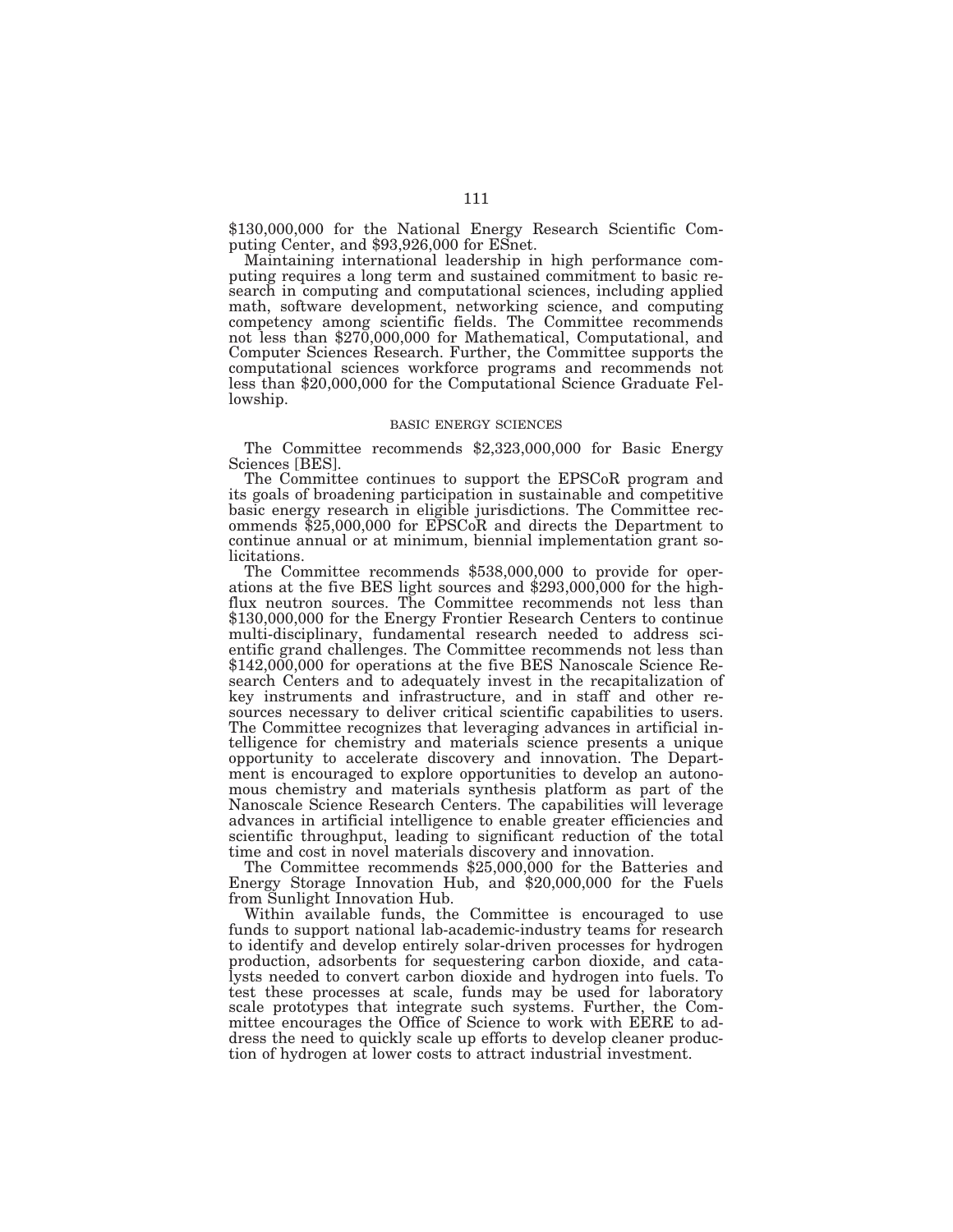The recommendation provides not less than \$14,300,000 for other project costs, including \$4,300,000 for Linac Coherent Light Source-II, \$5,000,000 for Advanced Photon Source Upgrade, \$3,000,000 for Linac Coherent Light Source-II-HE, and \$2,000,000 for Cryomodule Repair & Maintenance Facility. The recommendation includes \$15,000,000 for NSRC Recapitalization. Further, the Second Target Station is supported for other project costs and total estimated costs.

The Committee recommends not less than \$15,000,000 for the NSLS II Experimental Tools II. The Department is directed to continue supporting the construction of additional beamlines in future budget requests so the nation's scientists can more fully leverage the investment that has been made in the NSLS II while it is the most powerful X–Ray light source in the Nation.

#### BIOLOGICAL AND ENVIRONMENTAL RESEARCH

The Committee recommends \$828,000,000 for Biological and Environmental Research. The recommendation includes not less than \$406,450,000 for Biological Systems Science and not less than \$421,500,000 for Earth and Environmental Systems Sciences.

The Department is directed to give priority to optimizing the operation of Biological and Environmental Research User Facilities. The Committee supports the budget request for Earth and Environmental Systems Sciences Facilities and Infrastructure, and supports the proposal for the Environmental Molecular Sciences Laboratory to initiate planning for a high throughput multiomics pipeline.

The Committee directs the Department to enhance investments in machine learning to advance the use of diverse and increasingly autonomous datasets to understand environmental and climate dynamics; rapidly incorporate datasets into predictive watershed, ecosystem and climate models; and project the onset of and track extreme events, such as atmospheric rivers and hurricanes.

The Committee recommends not less than \$100,000,000 for the four Bioenergy Research Centers. The Committee directs the Department to maintain Genomic Science as a top priority and recommends not less than \$109,000,000 for Foundational Genomics Research. Further, the Committee recommends not less than \$45,000,000 for Biomolecular Characterization and Imaging Science, including \$15,000,000 to continue the development of a multi-scale genes-to ecosystems approach that supports a predictive understanding of gene functions and how they scale with complex biological and environmental systems. The Committee recommends \$85,000,000 for the Joint Genome Institute, an essential component for genomic research. The Committee supports the Department's establishment of a national microbiome database collaborative.

The Committee continues to support the prototyping and establishment of fabricated ecosystems, automation, sensors, and computational tools to enable a predictive understanding of soil-plantmicrobe interactions across molecular to ecosystem scales. The novel tools and capabilities will accelerate discovery and speed the delivery of solutions to climate change, environmental sustainability, and clean energy. The recommendation provides not less than \$6,000,000 for fabricated ecosystems and sensors. Within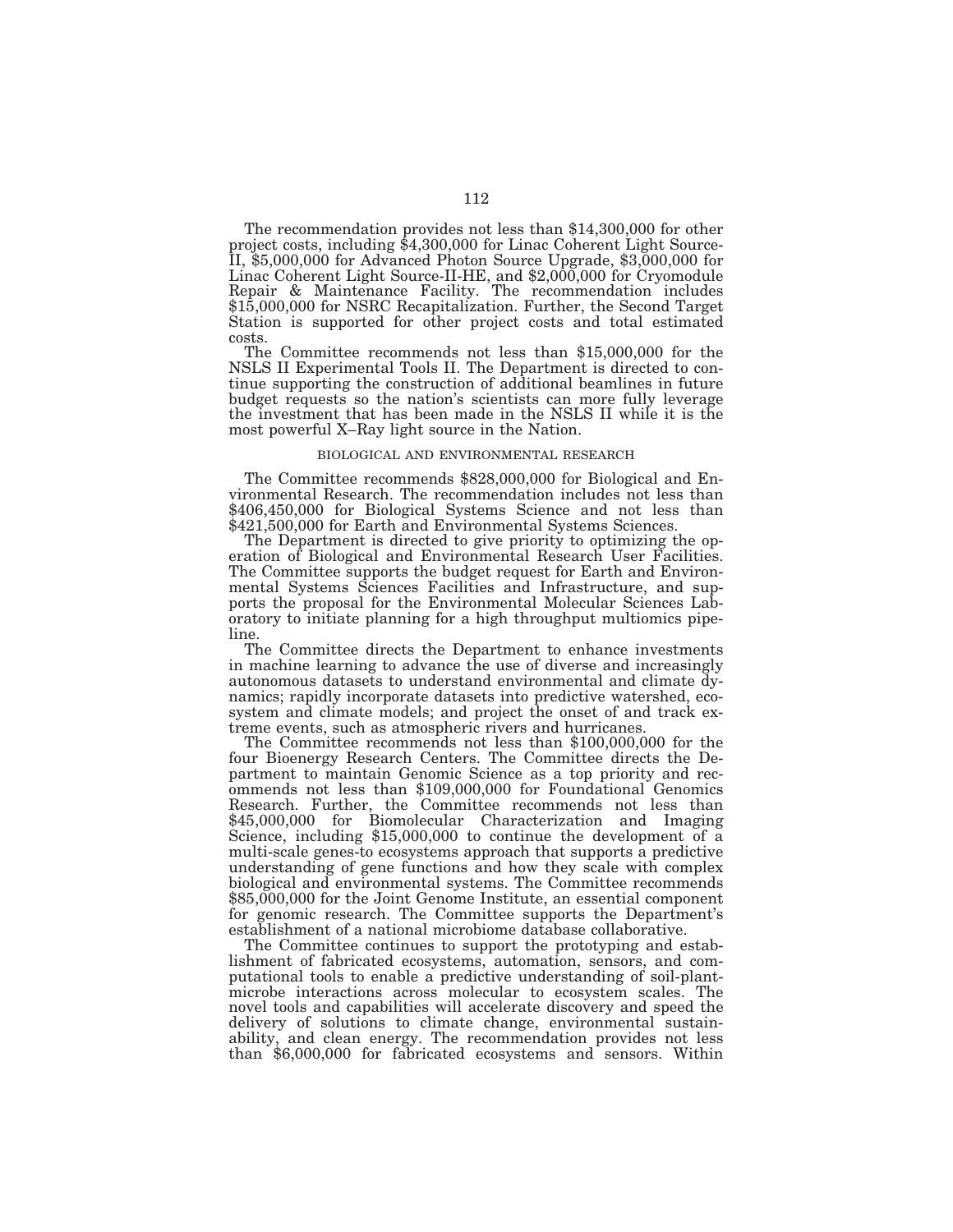available funds, the recommendation includes up to \$4,000,000 for second generation SmartSoils fabricated ecosystem testbeds, new sensors, and computational tools to enable real-time connectivity between lab-controlled, instrumented SmartSoil testbeds and naturally varying field experiments. Within available funds, the recommendation includes up to \$8,000,000 to develop and test novel sensor technologies, procure second generation EcoPOD units, and create the computational and experimental infrastructures necessary to dissect field observations at atomic and molecular levels

in fabricated ecosystems. The Committee recommends the Department provide \$2,000,000 in funding for academia to perform independent evaluations of climate models using existing data sets and peer-reviewed publications of climate-scale processes to determine various models' ability

to reproduce the actual climate. The Committee recommends not less than \$109,500,000 for Environmental System Science.

The Committee directs the Department to continue to support NGEE Arctic, NGEE Tropics, the SPURCE field site, the Watershed Function and Mercury Science Focus Areas, and the AmeriFLUX project.

The Committee supports the Department's efforts to advance understanding of coastal ecosystems, as initiated with the terrestrialaquatic interfaces pilot in fiscal year 2019, and recommends \$30,000,000 to build upon the current modeling-focused effort and to develop observational assets and associated research to study the Nation's major land-water interfaces, including the Great Lakes and Puget Sound, by leveraging national laboratories' assets as well as local infrastructure and expertise at universities and other research institutions. The Committee encourages the Department to continue to support the River Corridor Science Focus Area.

Within available funds, the Department is encouraged to develop integrated mountainous hydroclimate modeling and observational capabilities. The new effort shall leverage activities supported by other Federal agencies active in investigating how snow-dominated Upper Colorado mountainous systems are responding to extreme events and gradual warming, and the implications for water resilience in the western U.S.

The Committee continues to support the Department's investment in observational studies, modeling, and computing to reduce the uncertainty in understanding cloud aerosol effects and recommends \$30,000,000 to build upon this research. Of the increase provided, \$15,000,000 is made available for the modernization and acceleration of the Energy, Exascale, and Earth System Model program to improve earth system prediction and climate risk management in the service of U.S. public safety, security, and economic interests. This work shall coordinate with DHS on the modernization and adaptation capabilities from the National Infrastructure Simulation and Analysis Center to support climate impacts on infrastructure and communities.

#### FUSION ENERGY SCIENCES

The Committee recommends \$660,000,000 for Fusion Energy Sciences.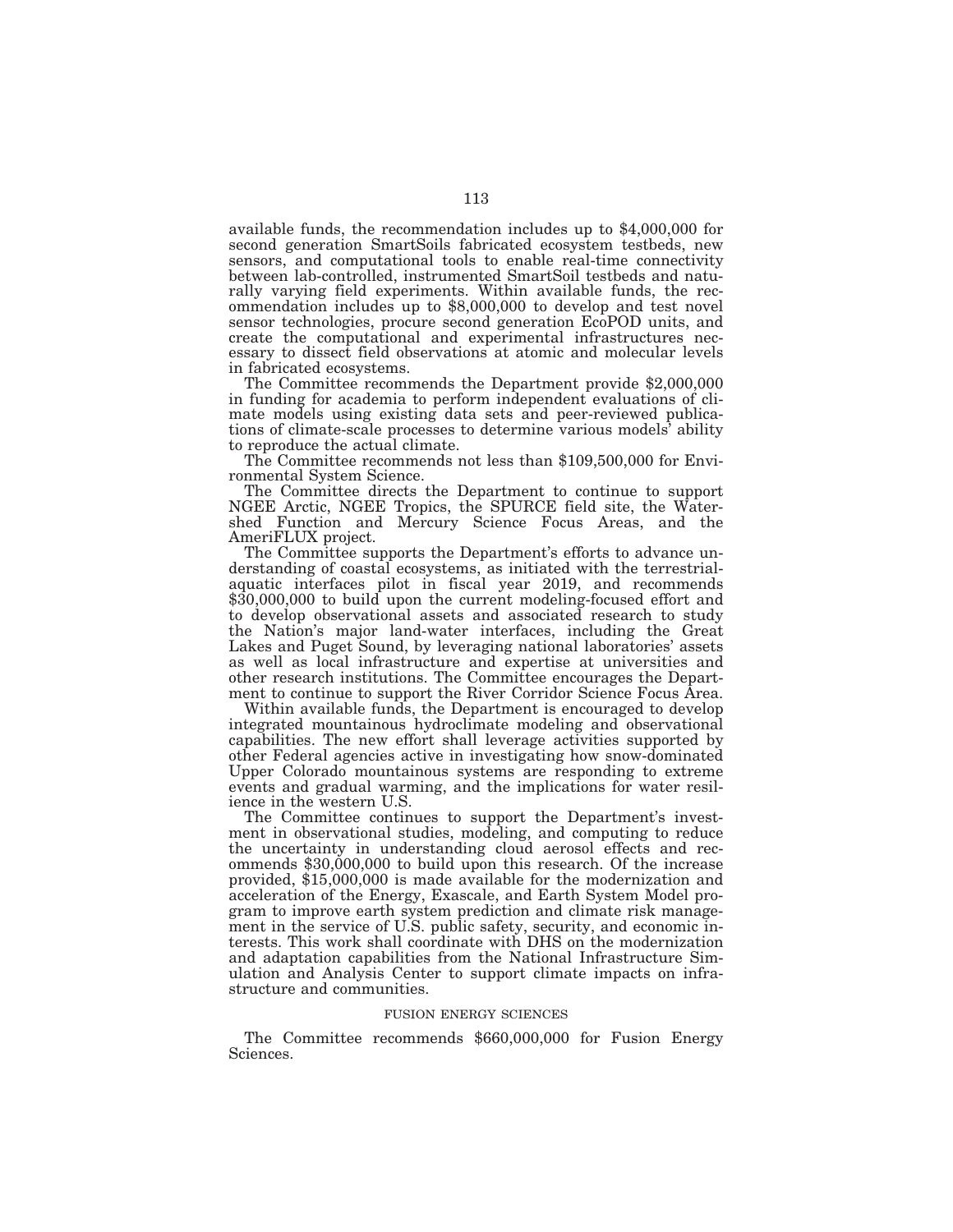*U.S. Contribution to the International Thermonuclear Experimental Reactor [ITER] Project*.—The Committee recommends \$211,000,000 for the U.S. contribution to the ITER Project, of which not less than \$40,000,000 is for in-cash contributions.

*Operations, Research, and Development*.—The Department is encouraged to support optimal facility operations levels for DIII–D. The Committee recommends not less than \$25,000,000 for the Material Plasma Exposure eXperiment.

The Committee recommends not less than \$50,000,000 for NSTX–U Operations, and not less than \$27,000,000 for NSTX–U Research. The Committee recommends not less than \$20,000,000 for the High-Energy-Density Laboratory Plasmas program to support initiatives in quantum information science, advance cuttingedge research in extreme states of matter, expand the capabilities of the LaserNetUS facilities, and provide initial investments in new intense, ultrafast laser technologies needed to retain U.S. leadership in these fields.

Given the recent FESAC Long-Range Plan, the Committee recognizes the need for the initiation of design studies of various future fusion experimental facilities in the program. The Committee encourages that the stellarator concept be considered as part of that program and that there be broad community participation in these studies.

To maintain U.S. leadership in intense, ultrafast lasers, the Committee directs the Department, within 180 days of enactment of this act, to submit a report to the Committees on Appropriations of Houses of Congress describing the Department's plans to respond to the recommendations of the Brightest Light Initiative Workshop Report, including facility investments and improvements needed to advance laser science technology and applications.

#### HIGH ENERGY PHYSICS

The Committee recommends \$1,079,000,000 for High Energy Physics.

*Research*.—The Committee recommends \$30,000,000 for the Sanford Underground Research Facility and not less than \$40,000,000 for the HL–LHC Upgrade projects.

The Committee recommends \$20,000,000 for the Cosmic Microwave Background-Stage 4.

The Committee encourages the Department to fund facility operations at levels for optimal operations. Further, the Committee encourages the Department to fund facility operations and MIEs at optimal levels.

#### NUCLEAR PHYSICS

The Committee recommends \$744,000,000 for Nuclear Physics.

*Research*.—The Department is directed to give priority to optimizing operations for all Nuclear Physics user facilities.

The Committee recommends up to \$15,800,000 for the Gamma-Ray Energy Tracking Array; completion for sPHENIX; up to \$16,200,000 for MOLLER; up to \$1,400,000 for Ton-Scale Neutrinoless Double Beta Decay; and up to \$13,000,000 for the High Rigidity Spectrometer;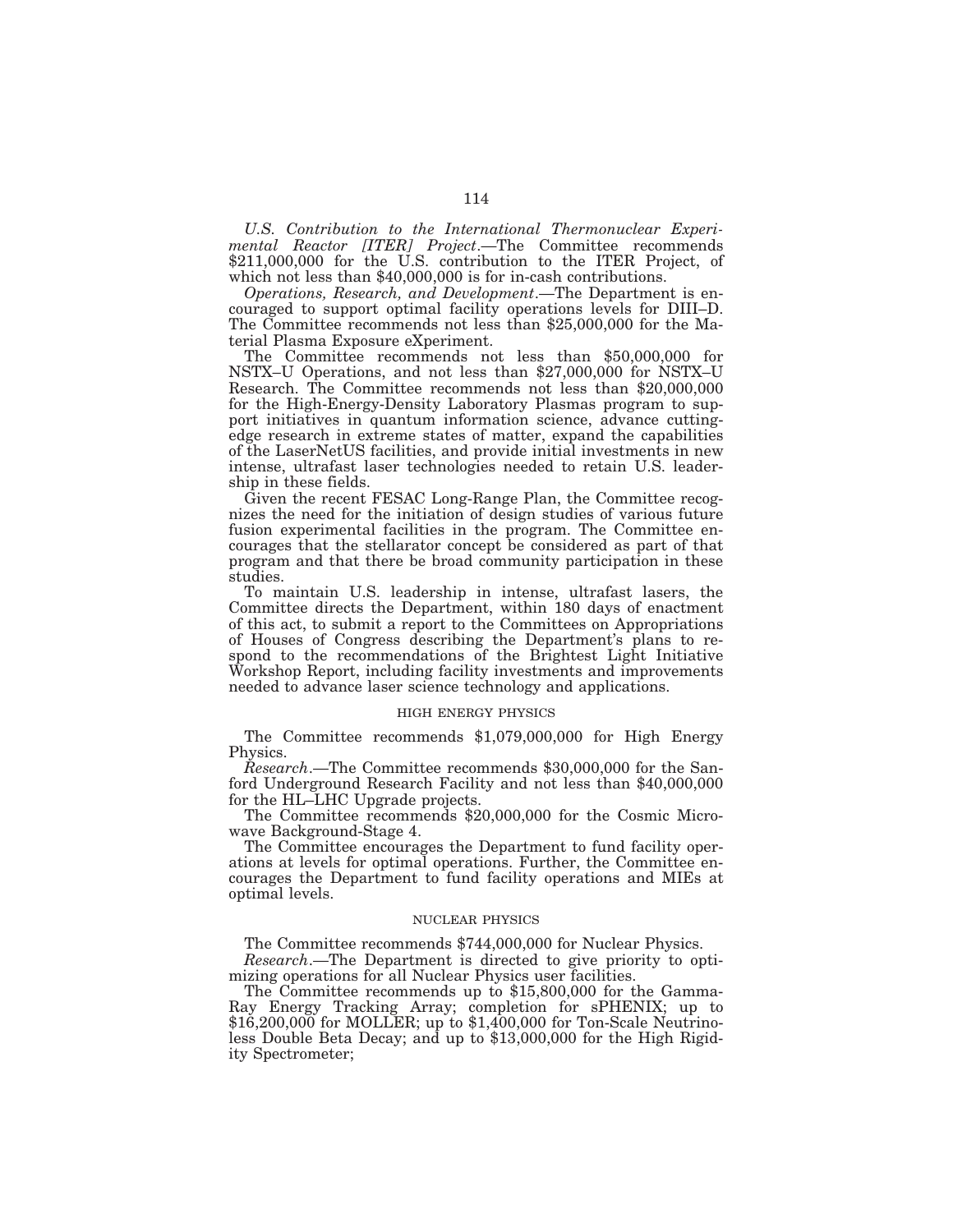## ISOTOPE R&D AND PRODUCTION

Isotope R&D and Production ensures robust supply chains of critical radioactive and stable isotopes for the Nation that no domestic entity has the infrastructure or core competency to produce. The Committee supports the FRIB Isotope Harvesting projects.

## ACCELERATOR R&D AND PRODUCTION

Accelerator R&D and Production supports cross-cutting research and development in accelerator science and technology, access to unique Office of Science accelerator research and development infrastructure, workforce development, and public-private partnerships to advance new technologies for use in the Office of Science's scientific facilities and in commercial products.

## WORKFORCE DEVELOPMENT FOR TEACHERS AND SCIENTISTS

The Committee recommends \$35,000,000 for Workforce Development for Teachers and Scientists.

Within available funds, the Committee recommends \$14,000,000 for Science Undergraduate Laboratory Internships; \$2,000,000 for Community College Internships; \$5,000,000 for the Graduate Student Research Program; \$2,100,000 for the Visiting Faculty Program; \$5,000,000 for Workforce Training for Underrepresented Minorities; \$1,200,000 for the Albert Einstein Distinguished Educator Fellowship; \$2,900,000 for the National Science Bowl; \$700,000 for Technology Development and Online Application; \$600,000 for Evaluation Studies; and \$1,500,000 for Outreach.

Within Outreach, the Committee directs the Department to establish a working group comprised of the Office of Science and national laboratories and a consortium of universities to assist universities in the development of a curriculum to promote the next generation of scientists utilizing artificial intelligence, quantum information science, and machine learning.

The Department is encouraged to allocate funding to training and workforce development programs that assist and support workers in trades and activities required for the continued growth of the U.S. energy efficiency and clean energy sectors, with an emphasis on training programs focused on building retrofit and the construction industry. The Department is encouraged to continue to work with two-year community and technical colleges, labor, and nongovernmental and industry consortia to pursue job training programs, including programs focused on displaced fossil fuel workers, that lead to an industry-recognized credential in the energy workforce.

Further, the Department is directed to submit to the Committee not later than 120 days after enactment of this act a plan describing a five-year educational and workforce development program for expanding engagement with and support for high school, undergraduate, and graduate students, as well as recent graduates, teachers, and faculty in STEM fields. This plan may include paid internships, fellowships, temporary employment, training programs, visiting student and faculty programs, sabbaticals, and research support. The plan shall also include an outreach strategy to more effectively advertise, recruit, and promote educational and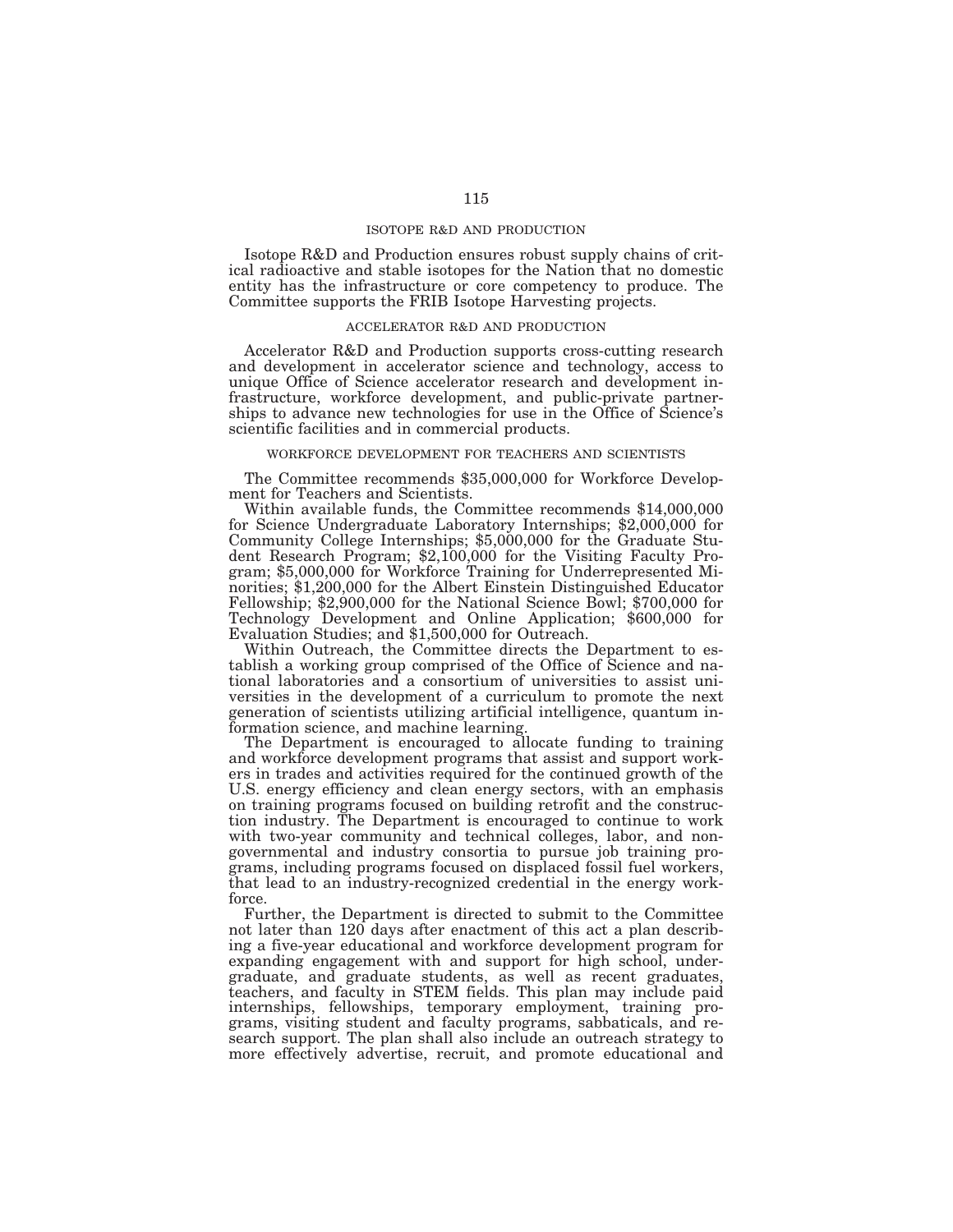workforce programs to community colleges, Minority Serving Institutions, and non-research universities.

#### SCIENCE LABORATORIES INFRASTRUCTURE

The Committee recommends \$295,000,000 for Science Laboratories Infrastructure.

The fiscal year 2021 Act directed the Department to submit to the Committee a report on the funding levels required for operations and maintenance of Oak Ridge National Laboratory nuclear facilities. The Committee is still awaiting this report and directs the Department to provide the report not later than 15 days after enactment of this act.

## NUCLEAR WASTE DISPOSAL

| \$27,500,000 |
|--------------|
| 7.500.000    |
| 27,500,000   |

The Committee recommends \$27,500,000 for Nuclear Waste Disposal, of which \$20,000,000 is for interim storage and \$7,500,000 is for Nuclear Waste Fund oversight activities. Funds for the Nuclear Waste Fund oversight activities are to be derived from the Nuclear Waste Fund.

### TECHNOLOGY TRANSITIONS

| \$19,470,000 |
|--------------|
| 19.470.000   |

The Committee supports funding the Office of Technology Transition [OTT] through a new, separate appropriation to increase transparency and reflect the need for multi-year funding for programmatic activities.

## CLEAN ENERGY DEMONSTRATIONS

| \$400,000,000 |
|---------------|
| 100,000,000   |

The Committee supports the establishment of an Office of Clean Energy Demonstrations. The Department is directed to conduct these activities on a competitive basis and include cost-share requirements pursuant to section 988 of the Energy Policy Act of 2005. The Department is encouraged to conduct these activities through technology neutral solicitations.

#### ADVANCED RESEARCH PROJECTS AGENCY—ENERGY

| \$427,000,000 |
|---------------|
| 500,000,000   |
| 500,000,000   |

The Committee recommends \$500,000,000 for the Advanced Research Projects Agency-Energy, equal to the budget request. Within available funds, the Committee recommends \$37,000,000 for program direction.

The budget request proposes the establishment of an Advanced Research Projects Agency-Climate [ARPA–C]. The Committee sup-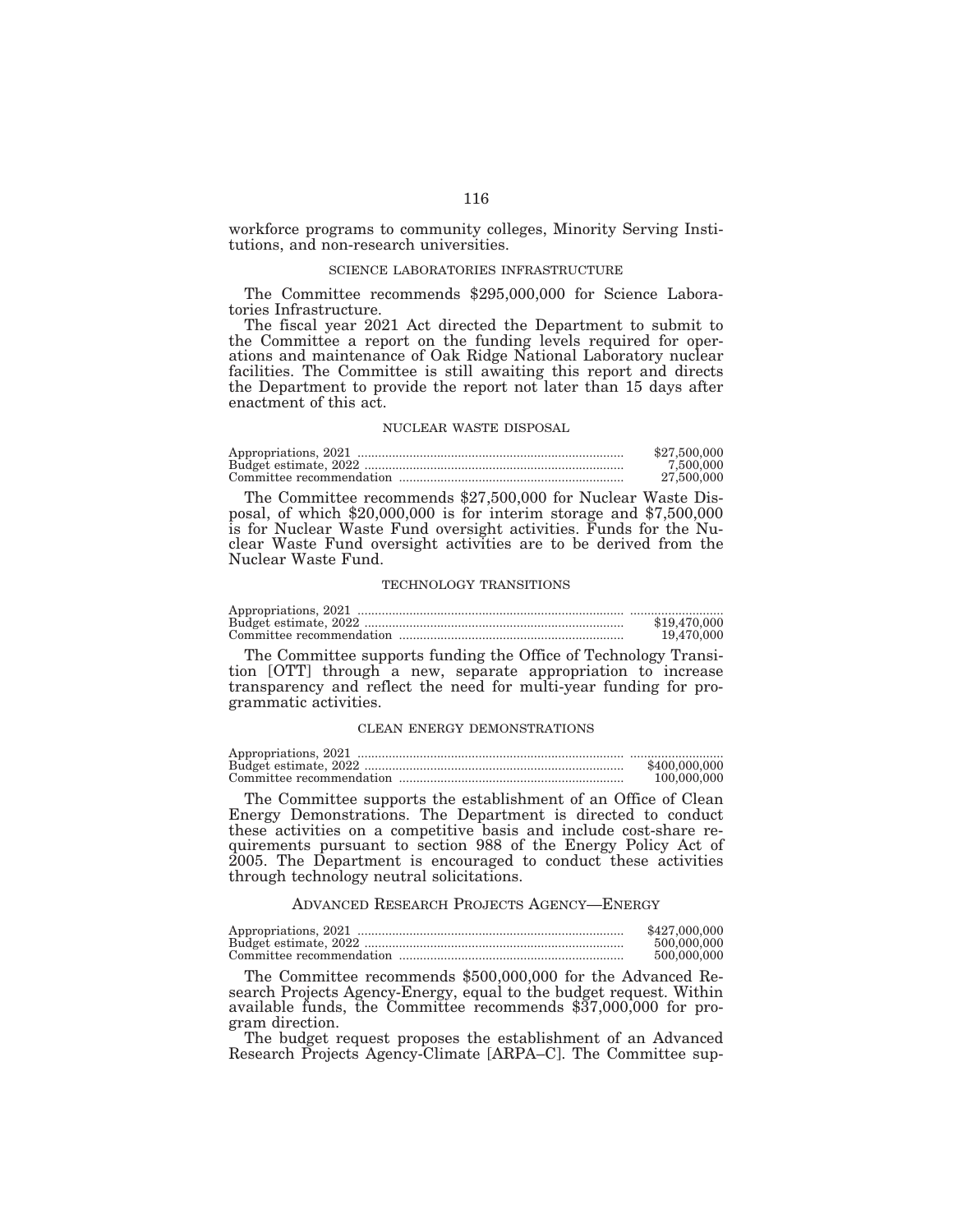| NON-DEFENSE ENVIRONMENTAL CLEANUP                                                           | 2,500<br>115,554<br>110.933<br>88,113<br>2,100<br><br>3,000<br>$-3,000$ | 3,100<br>116.203<br>129.337<br>88,120<br>2,100<br>$-116,203$<br>116,203<br><br> | 3.100<br>121,203<br>124.340<br>88.120<br>2.100<br>          | $+600$<br>$+5,649$<br>$+13.407$<br>$+7$<br>$-3,000$<br>$+3.000$ | <br>$+5.000$<br>$-4.997$<br><br>$+116.203$<br>$-116.203$<br> |
|---------------------------------------------------------------------------------------------|-------------------------------------------------------------------------|---------------------------------------------------------------------------------|-------------------------------------------------------------|-----------------------------------------------------------------|--------------------------------------------------------------|
|                                                                                             | 319,200                                                                 | 338,860                                                                         | 338,863                                                     | $+19,663$                                                       | $+3$                                                         |
| URANIUM ENRICHMENT DECONTAMINATION AND DECOMMISSIONING FUND<br>Portsmouth:<br>Construction: | 134,701<br>240,000<br>367.193<br>46.639<br>16,500<br>430,332            | 105.000<br>198,995<br>397.311<br>5,000<br>65,235<br>467,546                     | 105.000<br>240,000<br>397,311<br>5.000<br>65,235<br>467,546 | $-29.701$<br>$+30.118$<br>$-41.639$<br>$+48,735$<br>$+37,214$   | $+41,005$<br>                                                |
|                                                                                             | 30,967<br>5,000<br>841.000                                              | 26.299<br>33.500<br>831.340                                                     | 31.299<br>16.155<br>860,000                                 | $+332$<br>$+11,155$<br>$+19,000$                                | $+5.000$<br>$-17.345$<br>$+28.660$                           |
| <b>SCIENCE</b><br>Advanced Scientific Computing Research:<br>Construction:                  | 846.055<br>168.945                                                      | 911.000<br>129,000                                                              | 911.000<br>129.000                                          | $+64.945$<br>$-39.945$                                          |                                                              |
|                                                                                             | 1,015,000                                                               | 1,040,000                                                                       | 1,040,000                                                   | $+25,000$                                                       |                                                              |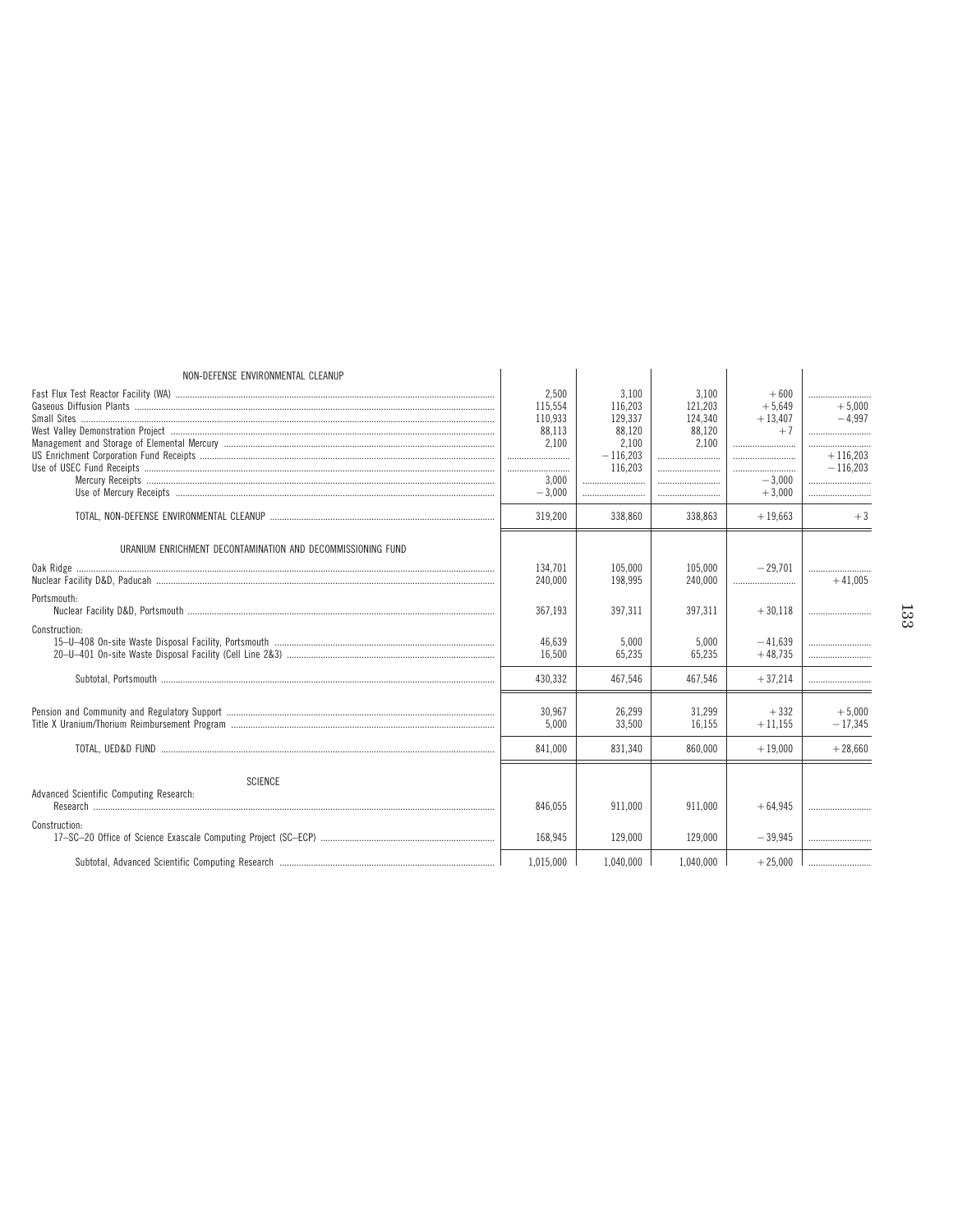# DEPARTMENT OF ENERGY-Continued

[In thousands of dollars]

|                                                                                                                                                                   | 2021                                                               | Budget estimate                                                    | Committee                                                          | Committee recommendation compared<br>$t_0$                              |                        |  |
|-------------------------------------------------------------------------------------------------------------------------------------------------------------------|--------------------------------------------------------------------|--------------------------------------------------------------------|--------------------------------------------------------------------|-------------------------------------------------------------------------|------------------------|--|
|                                                                                                                                                                   | appropriations                                                     |                                                                    | recommendation                                                     | 2021<br>appropriations                                                  | Budget estimate        |  |
| <b>Basic Energy Sciences:</b>                                                                                                                                     | 1,856,000                                                          | 1,995,800                                                          | 2,018,800                                                          | $+162,800$                                                              | $+23,000$              |  |
| Construction:                                                                                                                                                     | 33,000<br>160,000<br>52.000<br>62,000<br>52,000<br>29,000<br>1,000 | 28,100<br>101,000<br>17.000<br>75,100<br>50,000<br>32,000<br>1.000 | 28.100<br>101.000<br>17.000<br>75.100<br>50.000<br>32,000<br>1.000 | $-4.900$<br>$-59.000$<br>$-35.000$<br>$+13.100$<br>$-2.000$<br>$+3,000$ | <br><br><br>           |  |
|                                                                                                                                                                   | 389,000                                                            | 304.200                                                            | 304.200                                                            | $-84.800$                                                               |                        |  |
|                                                                                                                                                                   | 2,245,000                                                          | 2.300.000                                                          | 2,323,000                                                          | $+78.000$                                                               | $+23.000$              |  |
| Biological and Environmental Research (1000) (1000) (1000) (1000) (1000) (1000) (1000) (1000) (1000) (1000) (1<br><b>Fusion Energy Sciences:</b><br>Construction: | 753.000<br>415.000<br>242,000                                      | 828,000<br>449.000<br>221,000                                      | 828,000<br>434.000<br>211.000                                      | $+75.000$<br>$+19.000$<br>$-31.000$                                     | $-15,000$<br>$-10.000$ |  |
|                                                                                                                                                                   | 15.000                                                             | 5.000                                                              | 15.000                                                             |                                                                         | $+10.000$              |  |
|                                                                                                                                                                   | 257.000                                                            | 226,000                                                            | 226,000                                                            | $-31.000$                                                               |                        |  |
|                                                                                                                                                                   | 672.000                                                            | 675.000                                                            | 660.000                                                            | $-12.000$                                                               | $-15.000$              |  |
| High Energy Physics<br>Construction:                                                                                                                              | 777.065                                                            | 782,000                                                            | 800.000                                                            | $+22.935$                                                               | $+18.000$              |  |
| 11-SC-40 Long Baseline Neutrino Facility / Deep Underground Neutrino Experiment (LBNF/DUNE), FNAL                                                                 | 171.000<br>2,000                                                   | 176.000<br>13,000                                                  | 176.000<br>13.000                                                  | $+5.000$<br>$+11.000$                                                   |                        |  |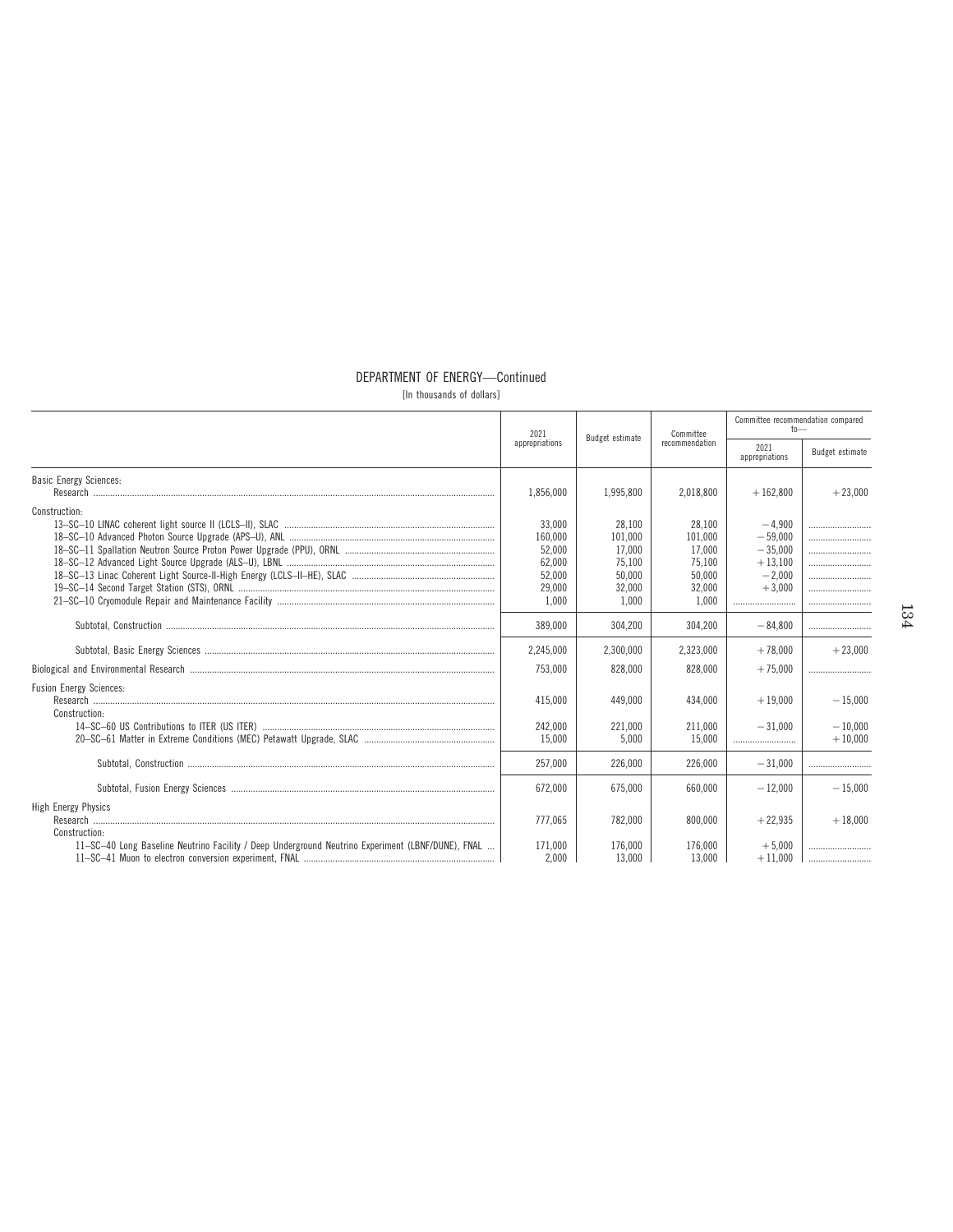|                                              | 79,000                               | 90,000                             | 90,000                              | $+11,000$                                 |           |  |
|----------------------------------------------|--------------------------------------|------------------------------------|-------------------------------------|-------------------------------------------|-----------|--|
|                                              | 252,000                              | 279,000                            | 279,000                             | $+27,000$                                 |           |  |
|                                              | 1,029,065                            | 1,061,000                          | 1,079,000                           | $+49.935$                                 | $+18,000$ |  |
| Nuclear Physics:<br>Construction:            | 624,700                              | 700.000                            | 724,000                             | $+99,300$                                 | $+24,000$ |  |
|                                              | 5,300<br>5.000                       | <br>20,000                         | <br>20.000                          | $-5.300$<br>$+15.000$                     |           |  |
|                                              | 10.300                               | 20.000                             | 20.000                              | $+9.700$                                  |           |  |
|                                              | 635.000                              | 720,000                            | 744.000                             | $+109.000$                                | $+24,000$ |  |
| Isotope R&D and Production:<br>Construction: | 66.000                               | 78.000                             | 78.000                              | $+12.000$                                 |           |  |
|                                              | 12.000                               | 12.000                             | 12.000                              |                                           |           |  |
|                                              | 12.000                               | 12.000                             | 12.000                              |                                           |           |  |
|                                              | 78.000                               | 90.000                             | 90.000                              | $+12,000$                                 |           |  |
| Science Laboratories Infrastructure:         | 16.935<br>29.000                     | 24.000<br>35.000                   | 24.000<br>35.000                    | $+7.065$<br>$+6.000$                      |           |  |
| Infrastructure Support:                      | 4,650<br>5.860<br>29,790<br>26.000   | 4,820<br>6,430<br>17,200<br>20,000 | 4.820<br>6.430<br>17.200<br>20,000  | $+170$<br>$+570$<br>$-12.590$<br>$-6.000$ | <br>      |  |
|                                              | 66.300                               | 48.450                             | 48.450                              | $-17.850$                                 |           |  |
| Construction:                                | 10,250<br>23,000<br>20,000<br>22,000 | 10,250<br>.<br>38,000<br>21,500    | 10.250<br><br>.<br>38,000<br>21,500 | <br>$-23,000$<br>$+18,000$<br>$-500$      | <br><br>  |  |
|                                              | 20.000                               | 35,000                             | 35.000                              | $+15,000$                                 |           |  |